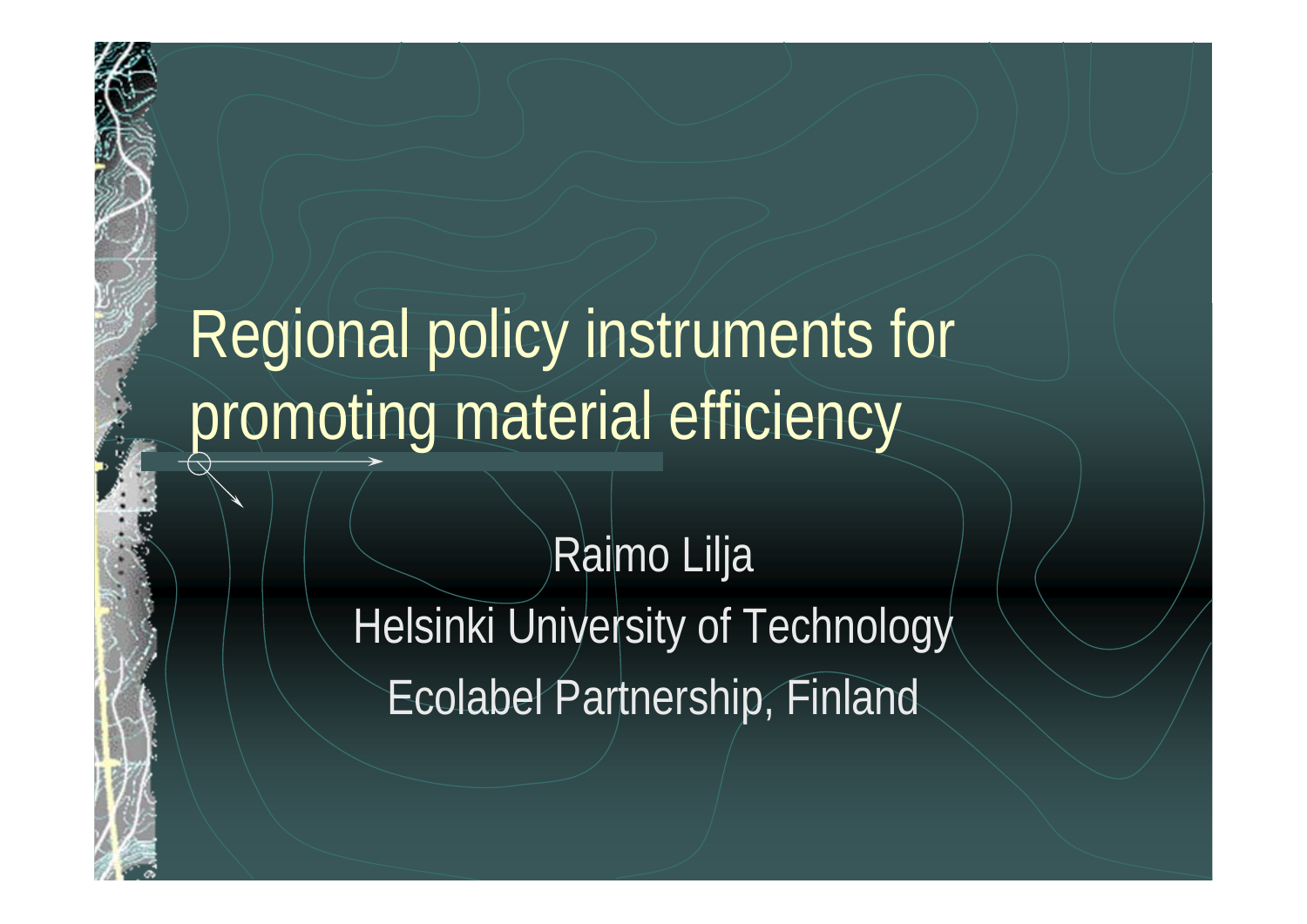## Background

■ National Waste Prevention Plan for Finland until 2016

preparation of regional waste plans on-going material efficiency (MEf) is the strategy for achieving waste prevention **EXAM** recognition of the ecological rucksack of material use (wastes, hidden flows,  $CO<sub>2</sub> -$  burdens)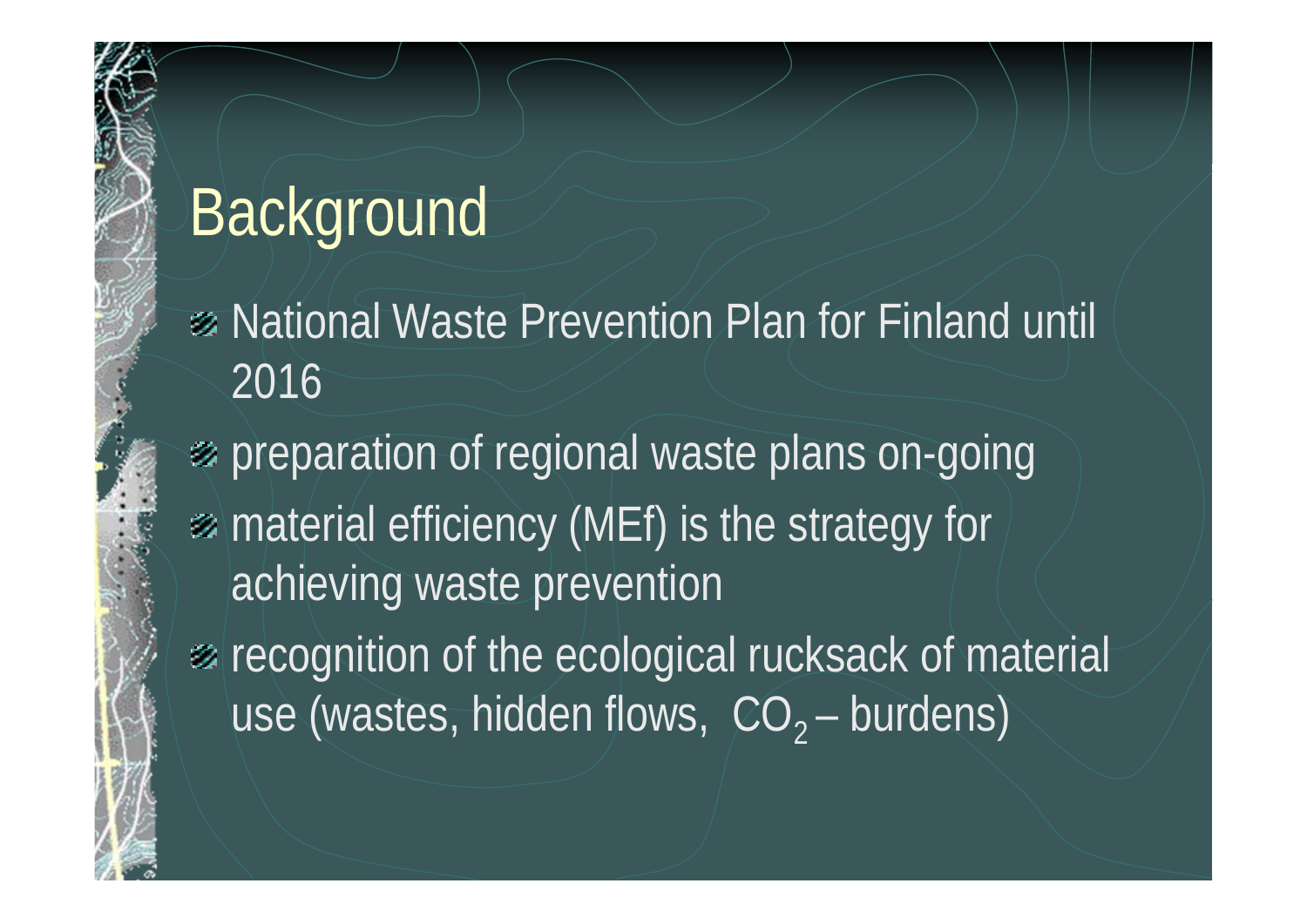# Priority MEf –themes for regional action

MEf in municipal procurement MEf in environmental permits for industry Technical assistance for promoting MEf Prevention of food waste Reuse and repair services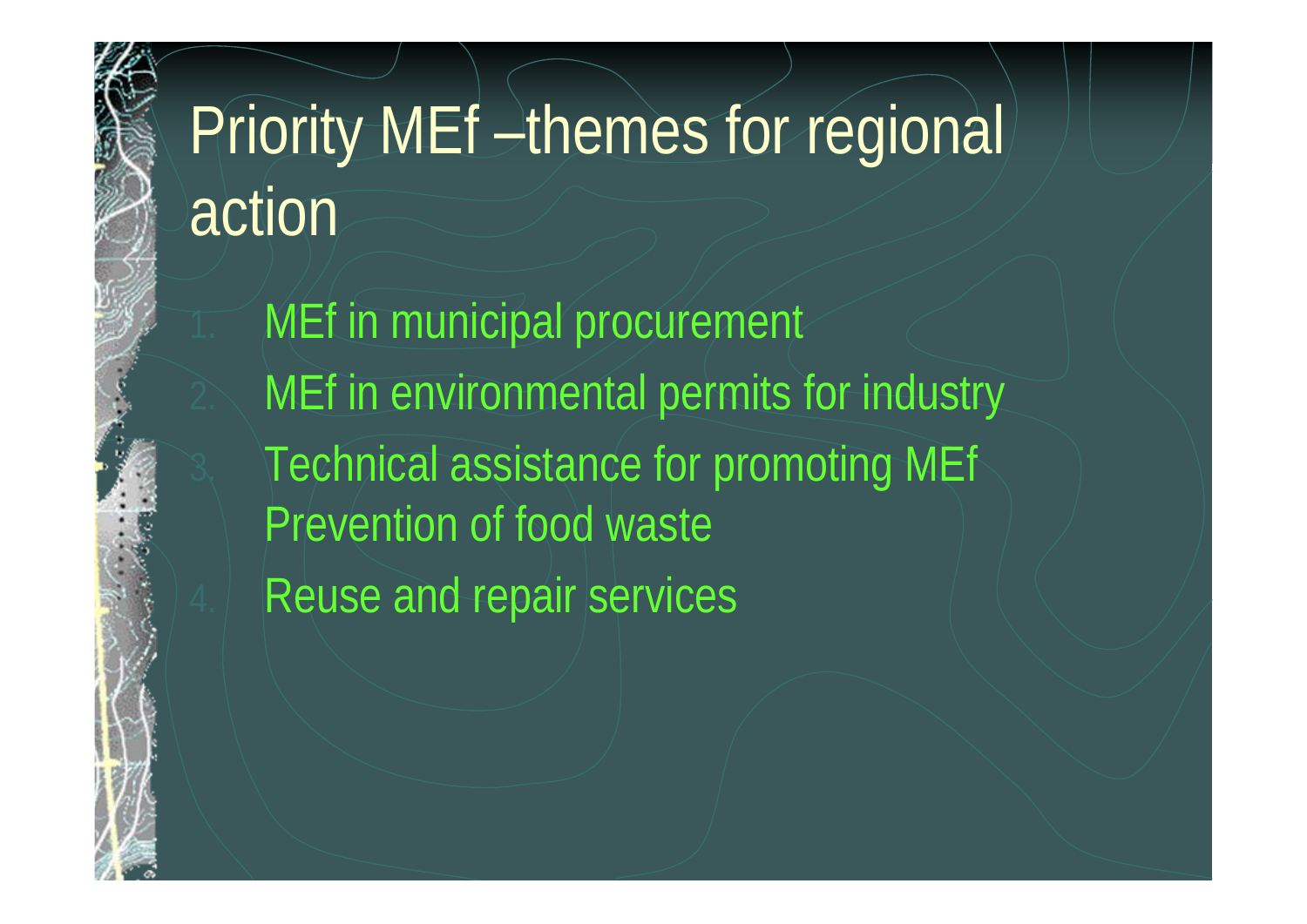# MEf in municipal procurement PROPOSED ACTION: **A.** MEf as a central aspect in green procurement

- **\*** revision of procurement guidelines; interaction between procurement/environmental experts
- **EXAM** interactive help-desk, regional support and procurement clusters; synergy with Nordic ecolabel
- demonstration projects, models for specific tenders
- **Iffe-cycle methods for evaluation of tenders**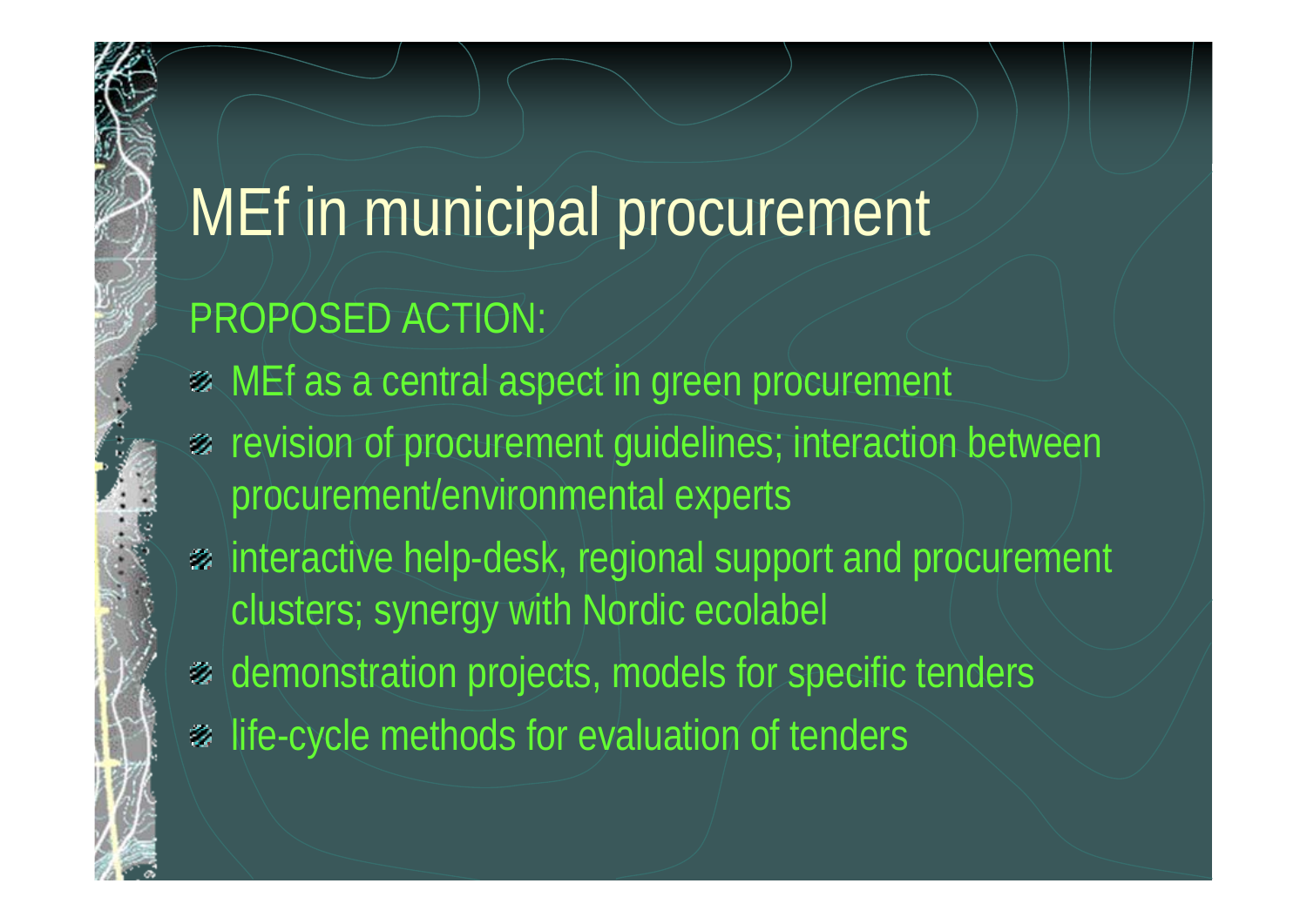## MEf in environmental permits

#### PROPOSED ACTION:

- verification of BAT –level of MEf should be required in the permitting process
- Environmental management system as vehicle for BAT preparation of "National BREF for MEf"
- **\*** training of permitting authorities and industry
- <sup>■</sup> book-keeping of MEf progress
- synergy with voluntary MEf- agreement **synergy with supplying technical assistance**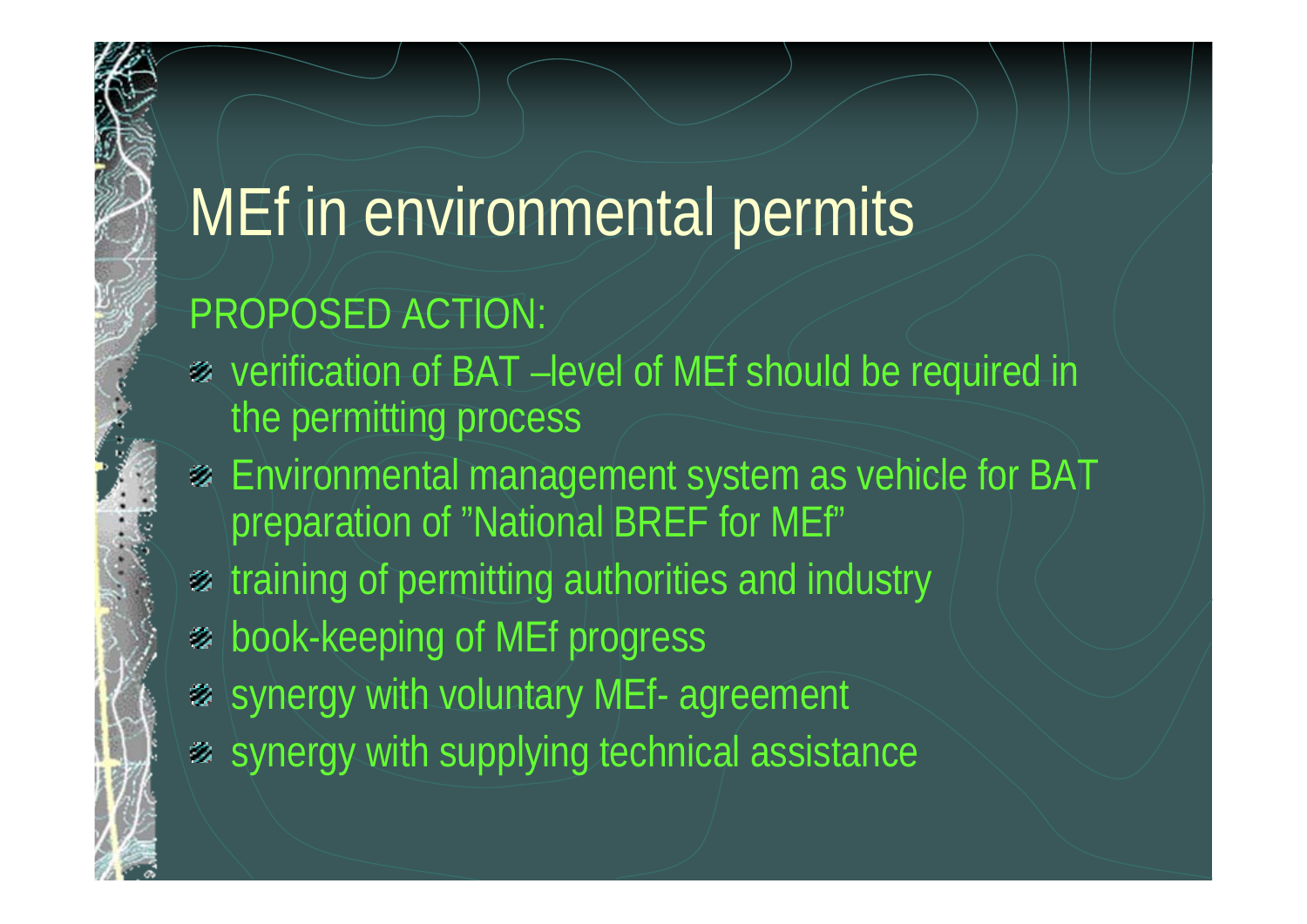Technical assistance for promoting MEf PROPOSED ACTION: MOTIVA is preparing a generic model for MEf auditing and future MEf -agreement **\*** regional consulting package EcoStart for SME promotion of MASCO business, eg. chemical leasing industrial ecology demonstrations  $\triangleq$  ecodesign – training for industry & engineering offices eco-efficiency centres for consumer awareness action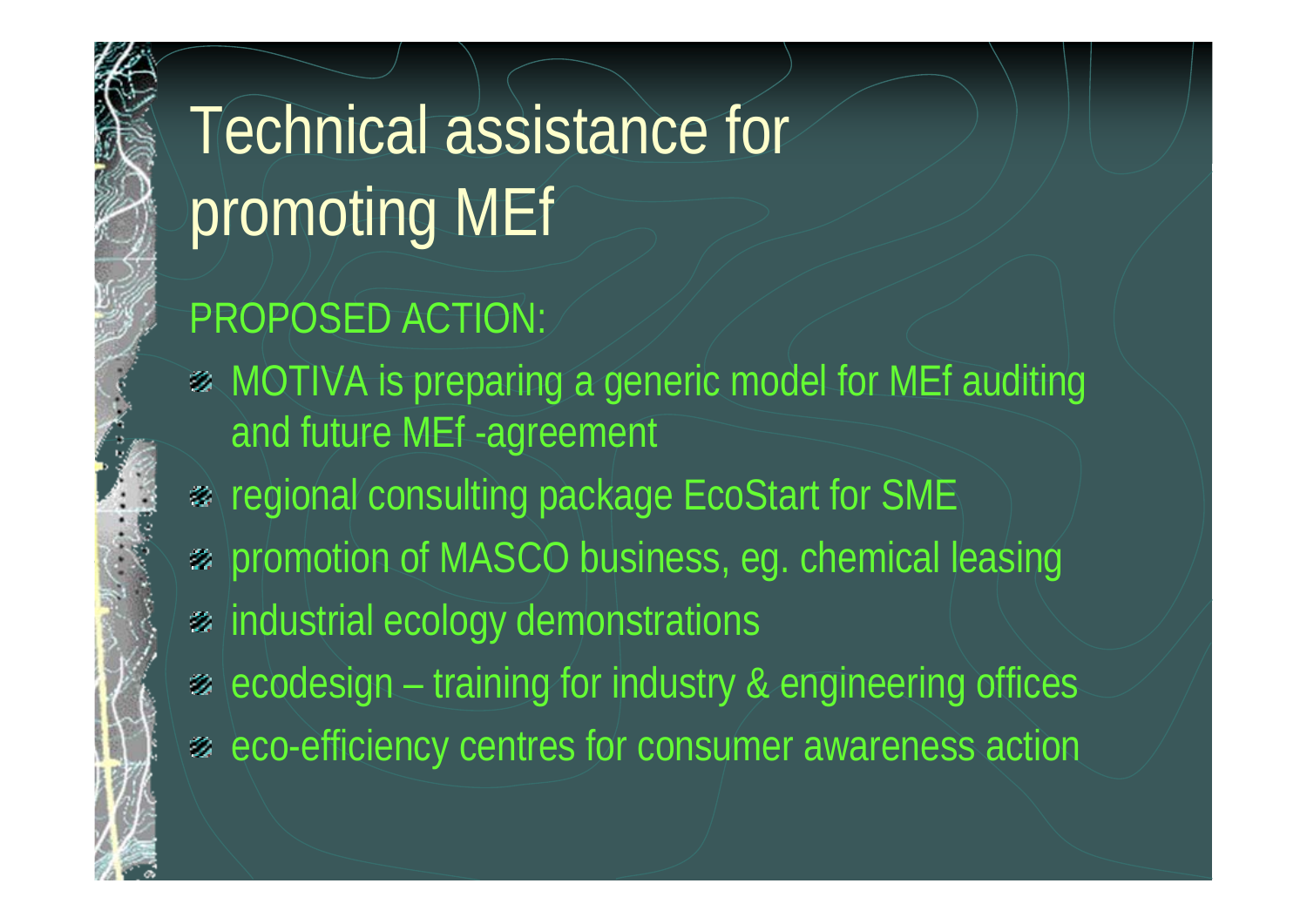Prevention of food waste PROPOSED ACTION: **EX** voluntary agreements with retail chains; public disclosure of food waste reporting organised food donation system "food bus" consumer campaigns on web-site, home economics education EMS in institutional kitchens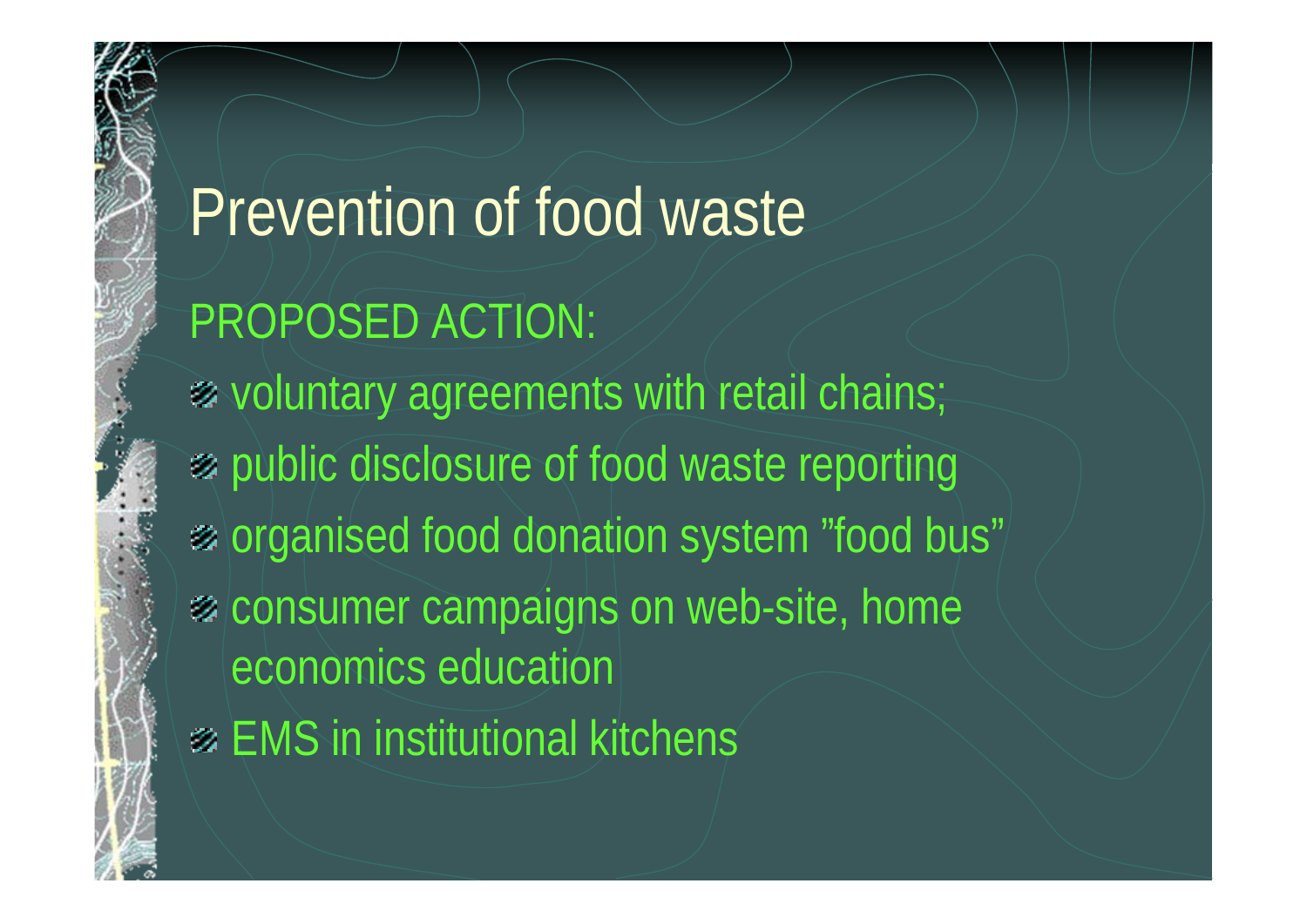# Reuse and repair services PROPOSED ACTION: **\*** repair, lease and reuse services targeted in municipal enterprise strategy and support symbiosis between NGOs, social enterprises and commercial service companies

synergy with the extended producer's responsibility system